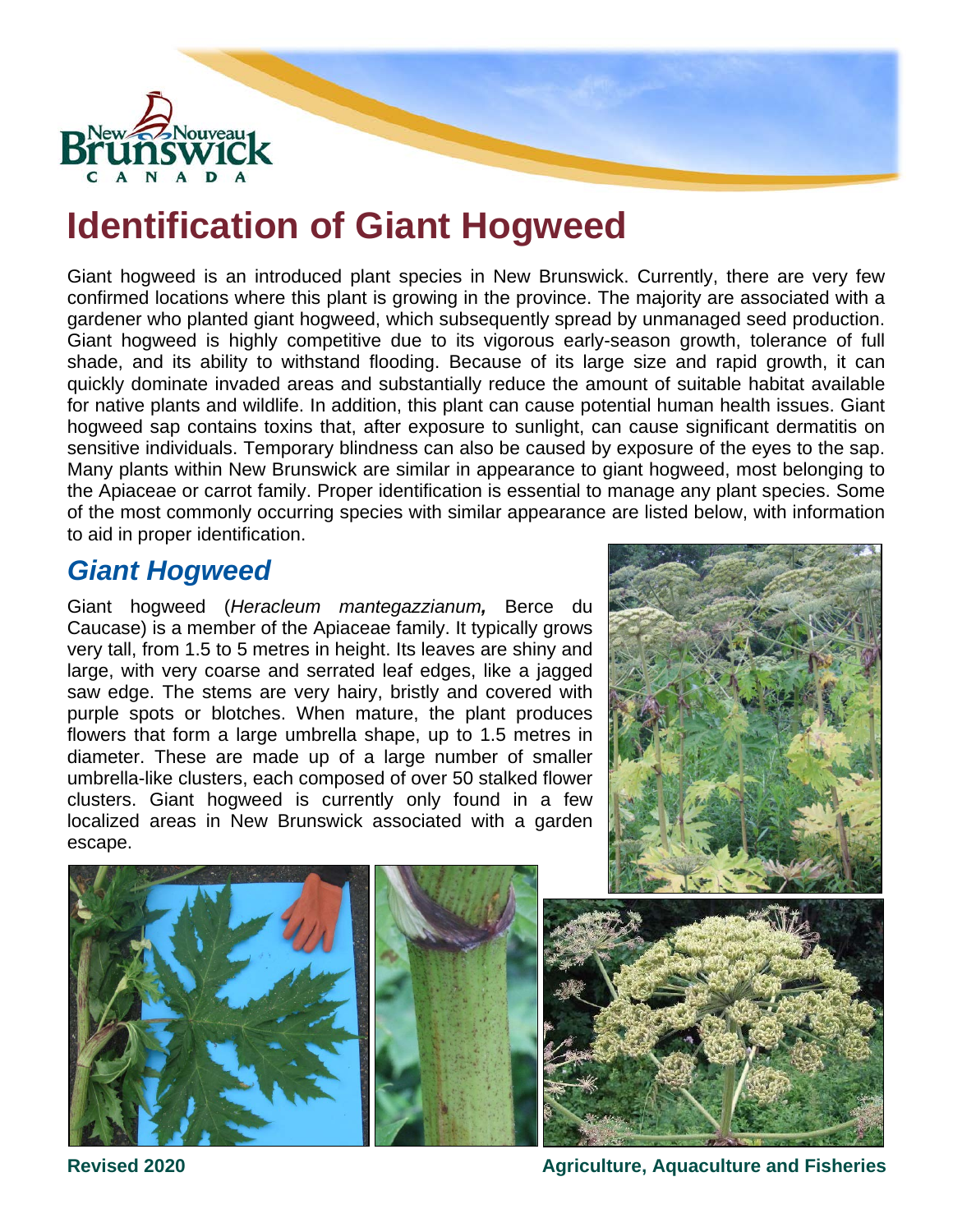### *Cow Parsnip*

Cow parsnip (*Heracleum maximum*, Berce laineuse) is another member of the Apiaceae family and is a native species in New Brunswick. It is typically shorter than giant hogweed, and is about 1-3 metres tall. The leaves of cow parsnip are typically smaller, longer stalked, less shiny and less toothed as compared to giant hogweed. The stems of cow parsnip are more wooly hairy and are usually more plain green. The flat-topped or umbrella shaped flowers are typically much smaller than giant hogweed (up to 1 m wide) and are made up of far fewer stalked flower clusters (typically 15-30). Cow parsnip is common in moist to wet soils in a wide variety of habitats throughout the province. Slight dermatitis can result from contact with this plant, but it typically causes much less severe symptoms than giant hogweed.



#### *Hogweed*

Hogweed (*Heracleum sphondylium*, Berce commun) is a much less common member of the Apiaceae family, but this introduced species it also found in New Brunswick. It is shorter than giant hogweed, usually about 1-2 metres tall (rarely over 3 metres), and this difference in height is often the easiest way to differentiate the two hogweed species. This character is more reliable when large patches provide a good indication of average height. The leaves of hogweed are typically smaller, less toothed and are more regularly divided (pinnate) as compared to giant hogweed. The stems are typically hairy. The flowers are typically much smaller than giant hogweed (rarely more than 20 cm wide) and are made up of far fewer stalked flower clusters (typically 15-45). Although hogweed is rare in New Brunswick, it can form dense colonies of plants when it becomes established in an area. Slight dermatitis can result from contact with this plant, but it typically causes much less severe symptoms than giant hogweed.



**Agriculture, Aquaculture and Fisheries**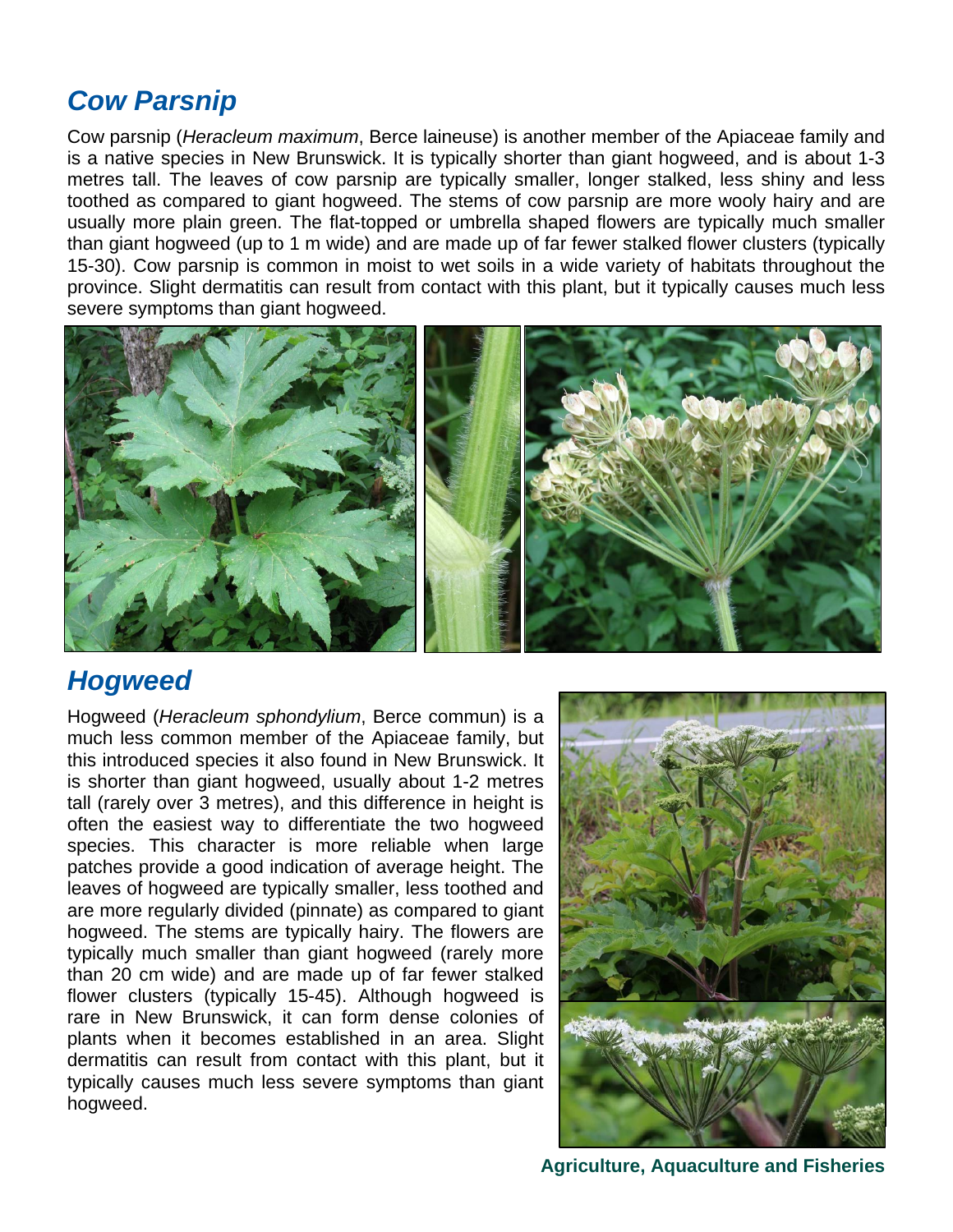## *Angelica*

Angelica (*Angelica sylvestris*, *A. atropurpurea*, *A. lucida*, Angélique) are similar members of the Apiaceae family. These plants are typically 1-2.5 metres tall with large, compound leaves made of smaller leaflets that are relatively finely toothed, often rounded or elliptical in outline. The stems are usually smooth and can be purplish in colour. The flower heads are round in appearance and much smaller than giant hogweed flower heads. Woodland angelica (*A. sylvestris*) is an introduced and invasive species more common throughout the Saint John River valley in wet, weedy habitats. Seacoast angelica (*A. lucida*) and purple Alexanders (*A. atropurpurea*) are native species which more commonly occur in coastal areas and in the northern interior, respectively. Angelica may cause slight dermatitis.



#### *Wild Parsnip*

Wild parsnip (*Pastinaca sativa*, Panais sauvage) is another member of the Apiaceae family. This plant is typically much shorter, only growing to 0.5 to 1.5 metres in height. The leaves are pinnately compound, with sharp teeth that can typically be misshapen. This plant is more branched than the other members of this family and has very distinctive yellow flowers. Wild parsnip is an





introduced species and is common along roadsides throughout New Brunswick. The sap of this plant can cause a poison ivy-like reaction in sensitive individuals, most commonly noticed following whipper-snipping plants while not wearing proper protection.